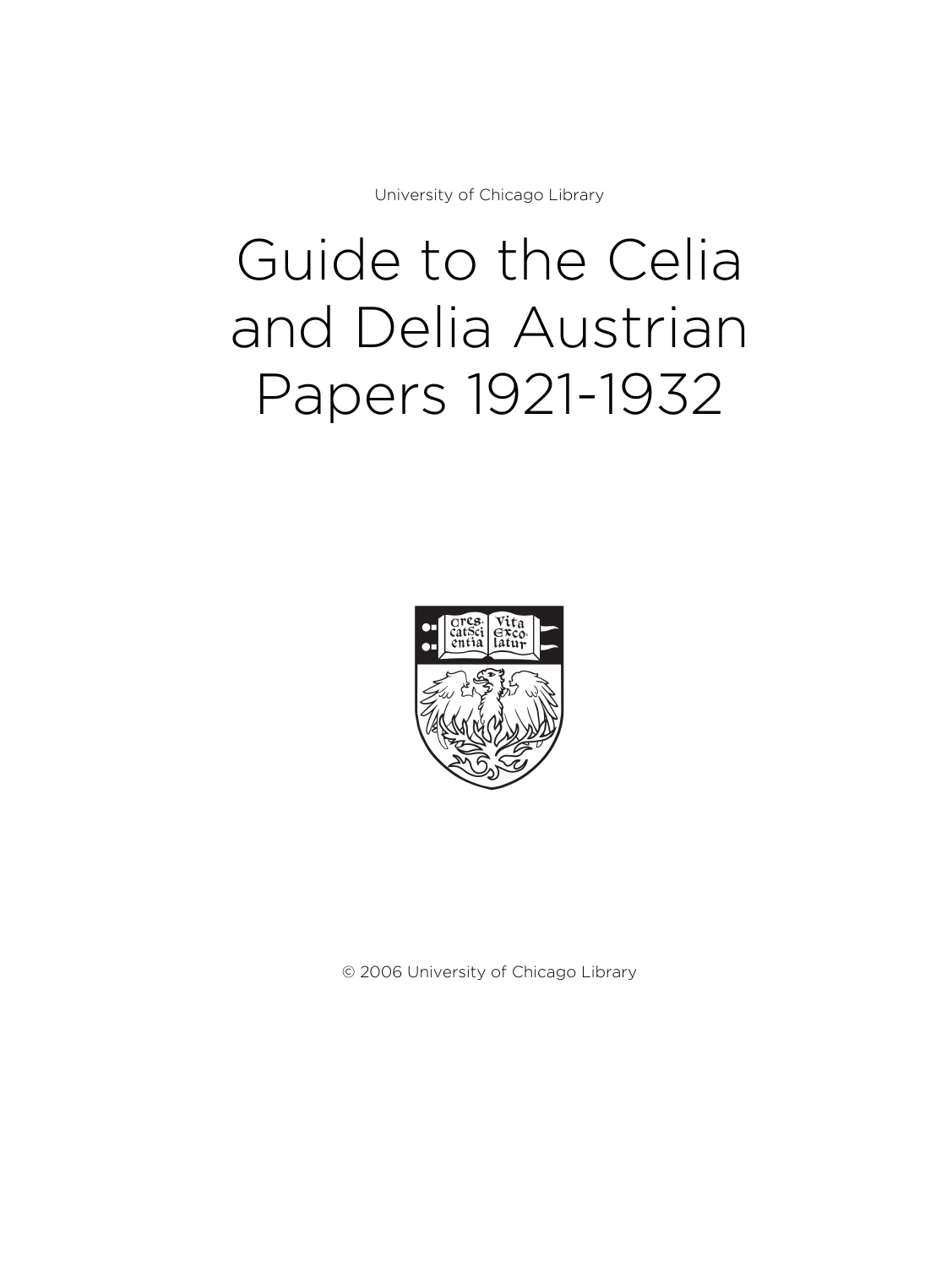## **Table of Contents**

| <b>Descriptive Summary</b> |   |
|----------------------------|---|
| Information on Use         | 3 |
| Access                     | 3 |
| Citation                   |   |
| <b>Biographical Note</b>   | 3 |
| Scope Note                 |   |
| <b>Related Resources</b>   |   |
| Subject Headings           |   |
| <b>INVENTORY</b>           |   |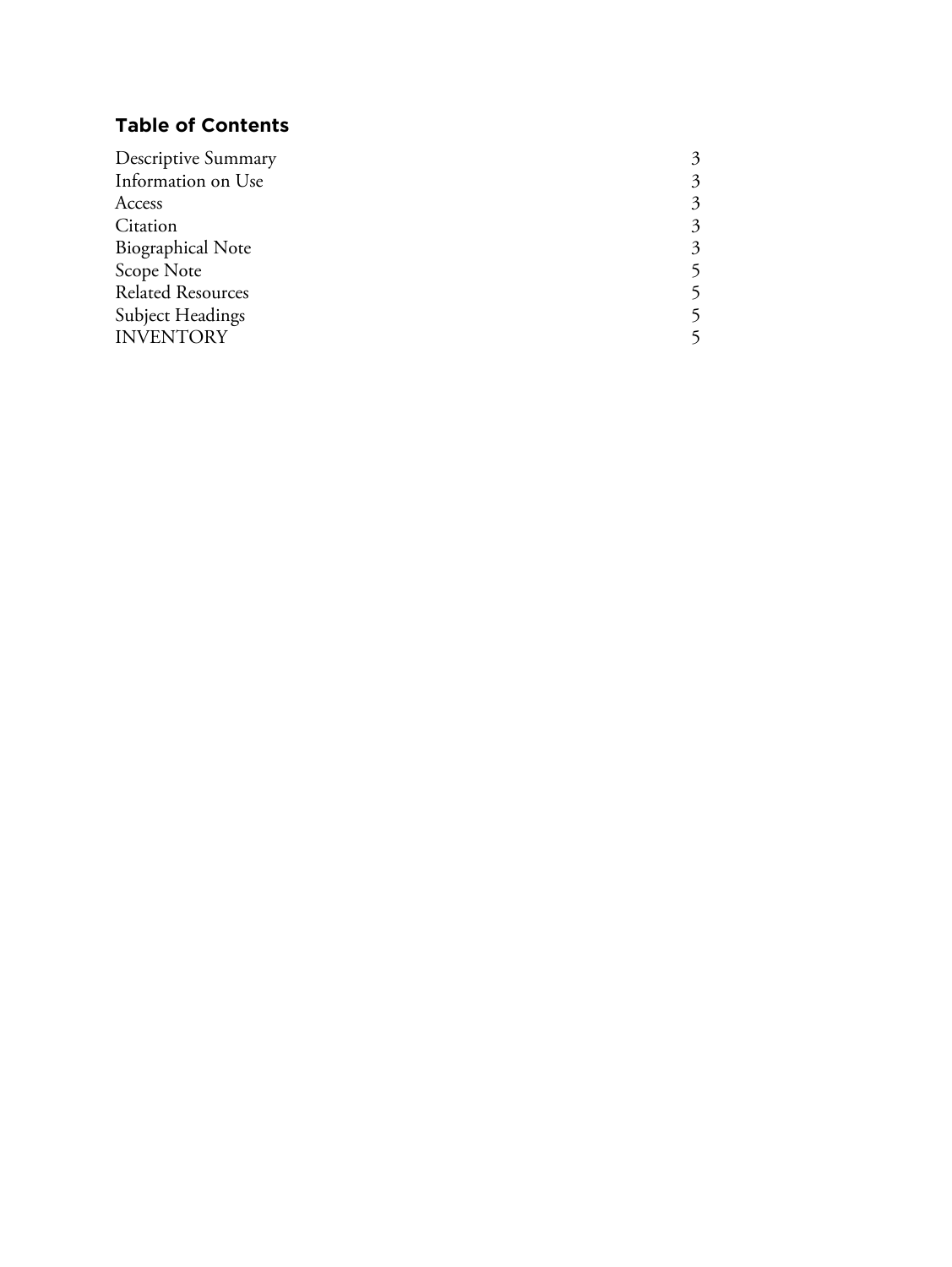## **Descriptive Summary**

| <b>Identifier</b> | ICU.SPCL.AUSTRIAN                                                                                                                                                                                                                                                                                                                                                                                                                                                       |
|-------------------|-------------------------------------------------------------------------------------------------------------------------------------------------------------------------------------------------------------------------------------------------------------------------------------------------------------------------------------------------------------------------------------------------------------------------------------------------------------------------|
| <b>Title</b>      | Austrian, Celia and Delia. Papers                                                                                                                                                                                                                                                                                                                                                                                                                                       |
| Date              | 1921-1932                                                                                                                                                                                                                                                                                                                                                                                                                                                               |
| <b>Size</b>       | 6 linear feet (12 boxes)                                                                                                                                                                                                                                                                                                                                                                                                                                                |
| <b>Repository</b> | Special Collections Research Center, University of Chicago Library<br>1100 East 57th Street<br>Chicago, Illinois 60637 U.S.A.                                                                                                                                                                                                                                                                                                                                           |
| <b>Abstract</b>   | Celia Austrian(1874 - c.1907). Delia Austrian (1874-1928), journalist.<br>The papers in the Austrian Collection are primarily diaries of the trips to<br>Europe prior to 1915, both by Delia and her mother, working and finished<br>manuscript for novels, stories, plays, and articles, assignments, and college<br>notes. There are a few family pictures, three notebooks by Celia, diplomas<br>from the various schools Delia attended, and one painting by Delia. |

## **Information on Use**

## **Access**

The collection is open for research.

## **Citation**

When quoting material from this collection, the preferred citation is: Austrian, Celia and Delia. Papers, [Box #, Folder #], Special Collections Research Center, University of Chicago Library

## **Biographical Note**

S. Solomon Austrian, a merchant from the copper country of Upper Michigan married Julia R. Mann, ten years his junior and not yet out of school, of Natchez, Mississippi, about 1866. Their first home was in Hancock, Michigan. In writing of her mother at a later time, Delia describes the young wife's inexperience as she entered this strange new country, and the difficulties she had learning homemaking from her pioneer neighbors, along with her fear of Indians. Here, their first child, Bertha, was born. After two years of residence, they moved to Cleveland. In 1870, a son, Alfred S., was born in Chicago, but there is no evidence to show they were residents of that city at the time. However, they were still living in Cleveland in 1874 when twin daughters, Celia and Delia, were born.

Delia writes, "I was born into a good, middle-class family and had a happy childhood in Cleveland, . . . but later moved to Chicago, where my girlhood was spent." There is little information about the early life of the twins or their family. A second son, Harvey E. was born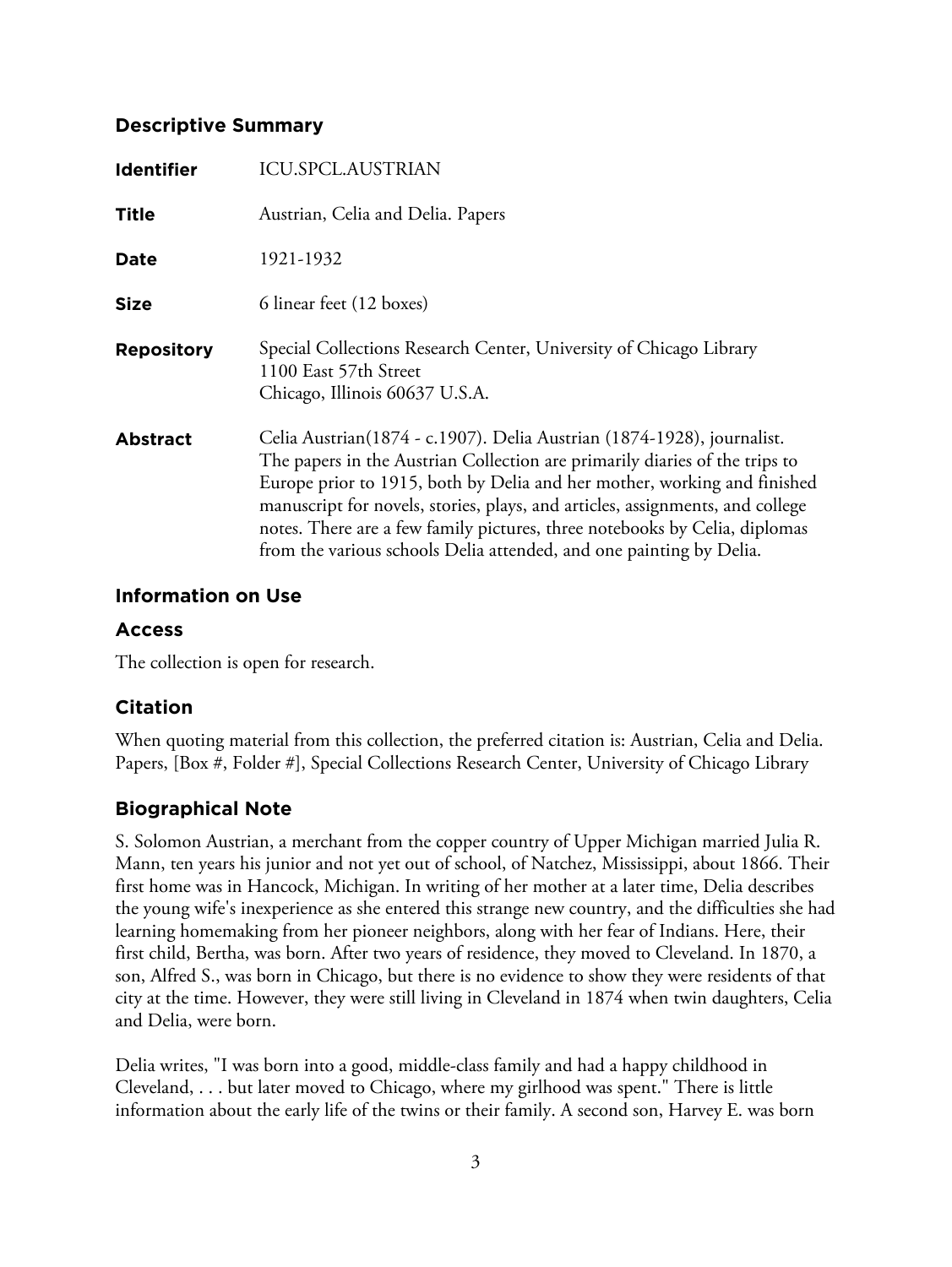circa 1879. Their father Solomon died in the early 1890's. Alfred graduated from Harvard in 1891 and was admitted to the Illinois bar in 1893.

Delia graduated from the University of Chicago with a Bachelor of Philosophy degree in 1898. After her graduation, she made a career of newspaper writing: "I was a foreign correspondent at twenty, and for eight years I wrote special features for Sunday papers; also served as a science editor, club editor; wrote articles on love, beauty, household, and what not." Sometime during this period, she held the position of Sunday Woman Editor of the Chicago Herald Examiner and worked on the editorial staff of the Chicago Tribune.

"I went to Europe frequently. In Paris I divided my time between acting special correspondent and studying at the Sorbonne." One of the scrapbooks dating from this period is filled with correspondence and mementoes of her interviews with such famous names as Rodin, Morot, Chaminade, Massenet, and Narchesi. Much of her European experiences went into a series of articles for a newspaper syndicate in Baltimore of which the collection has many proof sheets. Also, sometime prior to 1902, Delia published a volume of poetry.

By the time she sailed for Europe in the spring of 1907, Celia had died. A long passage in her diary of that trip describes Delia's feelings about the death as she sailed with her mother. From the description which Delia gave of their early life, the two sisters were very unlike in both appearance and disposition, Delia being the plainer of the two, a fact which she emphasizes strongly in writing about family relationships.

When World War I broke out, Delia and her mother were in Germany and had to make their way back to America under difficulties. But once back, Delia wrote and published Ways of War and Peace (1914), a book of essays describing her experiences in war, and the possible influence the war would have on social life in Europe. She then turned to war work, "I was one of the many women who brushed aside all other interests to help my country. I spoke for food conservation, wrote publicity articles, sold Liberty Bonds and war stamps. I also took the four Red Cross courses and worked for the Red Cross in one of the most important canteens in the Navy Department."

Delia settled down in New York after the war to become a freelance writer. Although her chief interest was creative writing, especially short fiction and drama, she found a market only for her articles. In 1922, Juliette Recamier, a biography, was published with only average reviews. Throughout this period, she worked very hard trying to learn the technique of writing, taking correspondence and college courses. The papers of the collection contain a large number of her manuscripts, novels, stories, plays, translations, as well as numerous copy books and assignments and all of her notes from her classes at Columbia.

Illness began to plague Delia in 1922 -- an illness that was to last through the remaining six years of her life. As a therapeutic treatment prescribed by her physicians, she took a Master's degree at Columbia in 1923, and for three years lived in comparative physical and mental comfort. But in 1927, while she and her mother were in Germany, she underwent medical treatment, and then spent the summer at the University of Geneva as further therapy. Because the city was becoming crowded with the League of Nations, the mother and daughter were forced to go to Paris, and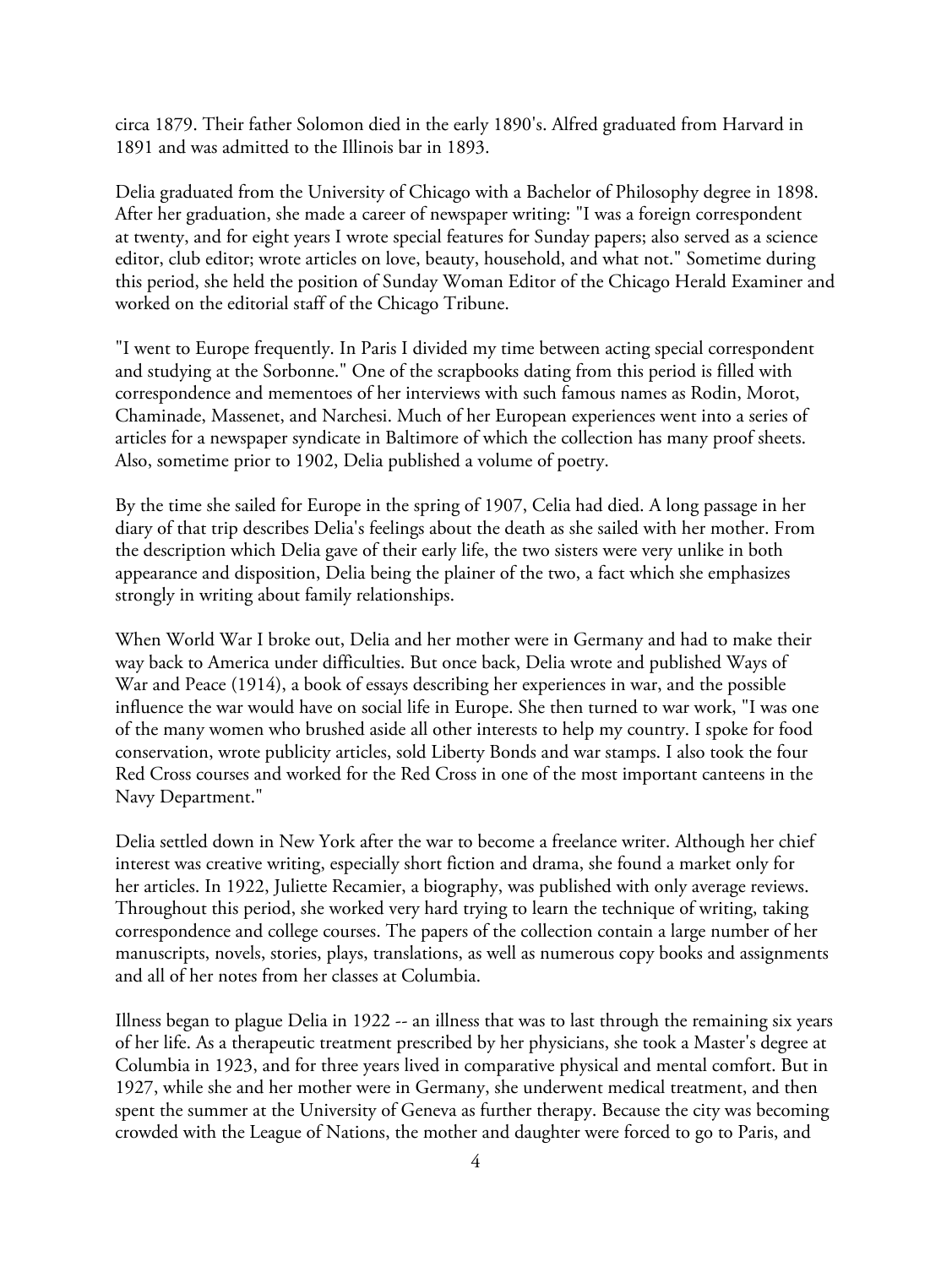immediately the illness took over again. They returned to the United States in the late fall, and Delia began various kinds of medical treatment. The illness was diagnosed as being primarily nervous in origin and she submitted to psychological therapy so that by the end of the following summer, she was well enough to travel through the South with her mother. On October 28, 1928, Delia died in New York.

Her elder brother and mother survived her by only a few years. Alfred had become a nationally known lawyer and a member of the Chicago firm, Mayer, Meyer, Austrian and Platt. He died in 1932. The following year, their mother died. The known descendents of the family are Alfred's daughter, Mrs. Margaret Fuller Bernheimer, and Bertha's two sons, Austin and Frank E. Selz.

## **Scope Note**

The papers in the Austrian Collection are primarily diaries of the trips to Europe prior to 1915, both by Delia and her mother, working and finished manuscript for novels, stories, plays, and articles, assignments, and college notes. There are a few family pictures, three notebooks by Celia, diplomas from the various schools Delia attended, and one painting by Delia.

In 1929 the University received by bequest from Delia Austrian her library of "reference and research books in the fields of the drama and short story writing together with all her paintings, etchings, prints, catalogs, European and American postal card collections" and the right to choose certain furniture. The library consisted almost entirely of late 19th and 20th century publications dealing with the history of the drama, playwriting, theatrical biography and autobiography, stagecraft and related theatre arts, the text of modern English and American dramas, and certain other related materials. An initial endowment fund of \$5,000, later increased to \$10,000, was also given.

Included in the bequest were the personal papers of Celia and Delia Austrian, as outlined in the final paragraph of the preceding page. The manuscript for Juliette Recamier is among these papers, but not the manuscript for Ways of War and Peace.

## **Related Resources**

The following related resources are located in the Department of Special Collections:

http://www.lib.uchicago.edu/e/spcl/select.html

## **Subject Headings**

- Austrian, Delia
- Austrian, Celia

## **INVENTORY**

**Box 1** European Diary, Delia, 1902 **Box 1** European Diary, Delia, 1910?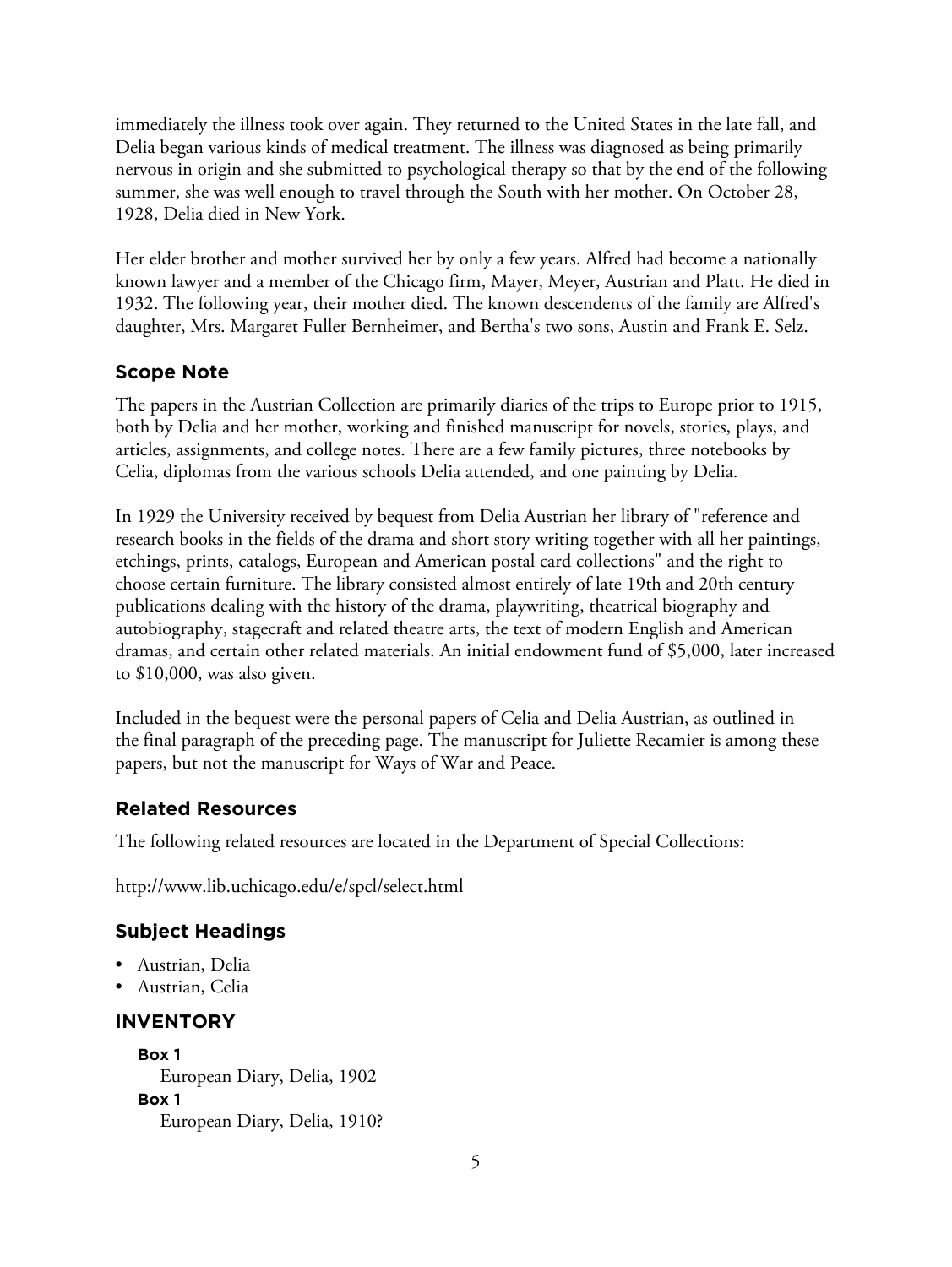## 6 **Box 1** European Diary, Delia, 1914 **Box 1** European Diary, Delia, 1911 **Box 1** European Diary, Delia, 1909 **Box 1** European Diary, Delia, 1907 **Box 1** European Diary, Delia, 1914 **Box 1** European Diary, Mrs. Austrian, 1913-14 **Box 1** European Diary, Delia, 1913-14 **Box 1** European Diary, Delia, unknown **Box 1** Delia's European Mementoes, 1906-09 and autographs (Rodin, Chaminade, Jules Defebvre, etc.) **Box 2** Delia, Paris Diary, Poetry, French lessons **Box 2** Delia, Scrapbook, 1906 **Box 2** Delia, Notebook, Phillips Short Story School **Box 2** Delia, Literature Notebooks (2) **Box 2** Delia, Cookbook **Box 2** Delia, Home Economics Notebook **Box 3** Delia, Notes for stories **Box 3** Delia, Cookbook **Box 3** Delia, Workbooks and lessons on the Art of Writing. **Box 3** Delia, Two autobiographical sketches **Box 3** Delia, Miscellaneous photographs from travels **Box 4** Delia, Workbooks and Lessons on the Art of Writting (5) **Box 4** Album of pressed leaves from Crystal Lake **Box 5**